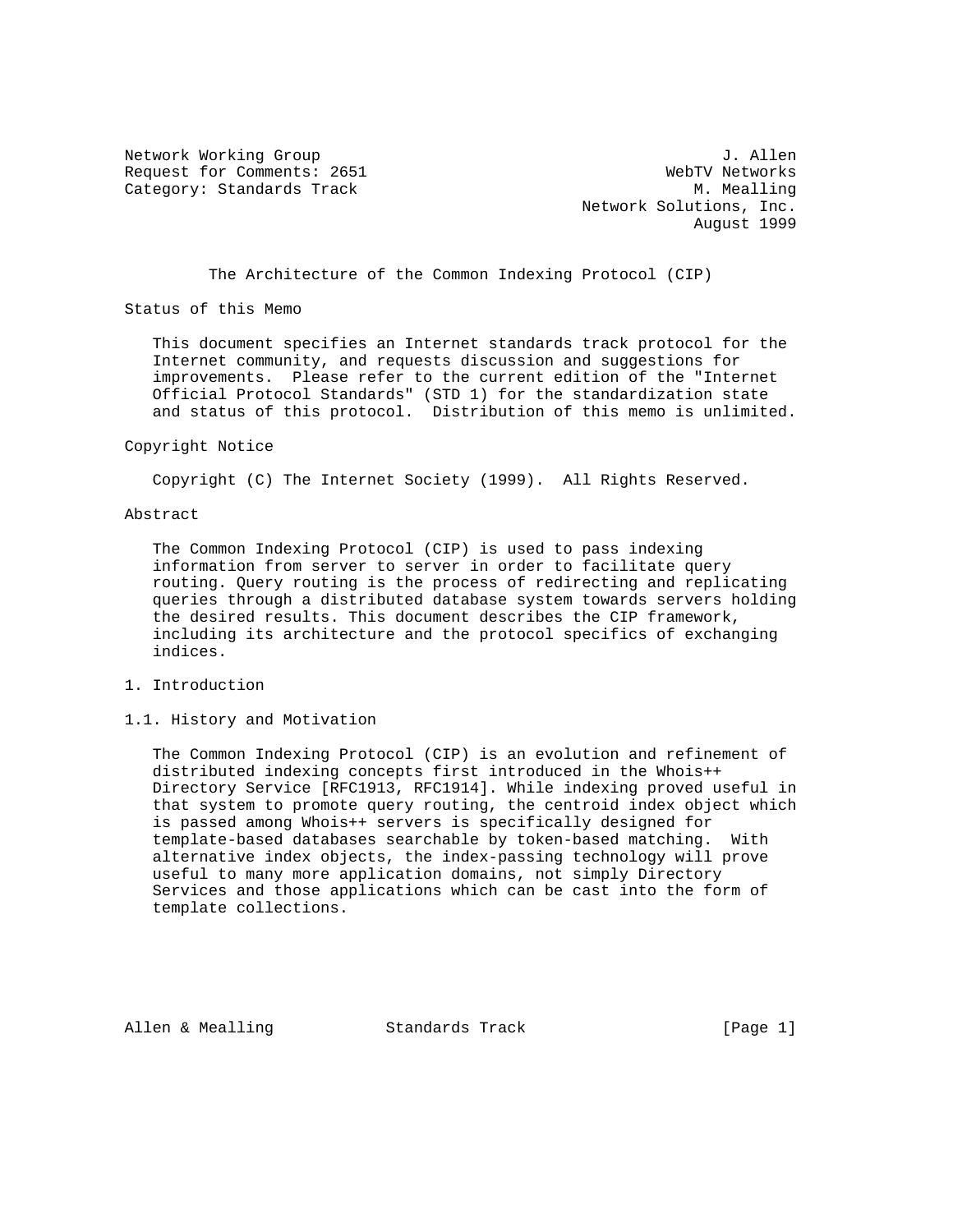The indexing part of Whois++ is integrated with the data access protocol. The goal in designing CIP is to extract the indexing portion of Whois++, while abstracting the index objects to apply more broadly to information retrieval. In addition, another kind of technology reuse has been undertaken by converting the ad-hoc data representations used by Whois++ into structures based on the MIME specification for structured Internet mail.

 Whois++ used a version number field in centroid objects to facilitate future growth. The initial version was "1". Version 1 of CIP (then embedded in Whois++, and not referred to separately as CIP) had support for only ISO-8895-1 characters, and for only the centroid index object type.

 Version 2 of the Whois++ centroid was used in the Digger software by Bunyip Information Systems to notify recipients that the centroid carried extra character set information. Digger's centroids can carry UTF-8 encoded 16-bit Unicode characters, or ISO-8859-1 characters, determined by a field in the headers.

 This specification is for CIP version 3. Version 3 is a major overhaul to the protocol. However, by using of a short negotiation sequence, CIP version 3 servers can interoperate with earlier servers in an index-passing mesh.

 For unclear terms the reader is referred to the glossary in Appendix A.

1.2 CIP's place in the Information Retrieval world

 CIP facilitates query routing. CIP is a protocol used between servers in a network to pass hints which make data access by clients at a later date more efficient. Query routing is the act of redirecting and replicating queries through a distributed database system towards the servers holding the actual results via reference to indexing information.

 CIP is a "backend" protocol -- it is implemented in and "spoken" only among network servers. These same servers must also speak some kind of data access protocol to communicate with clients. During query resolution in the native protocol implementation, the server will refer to the indexing information collected by the CIP implementation for guidance on how to route the query.

 Data access protocols used with CIP must have some provision for control information in the form of a referral. The syntax and semantics of these referrals are outside the scope of this specification.

Allen & Mealling Standards Track (Page 2)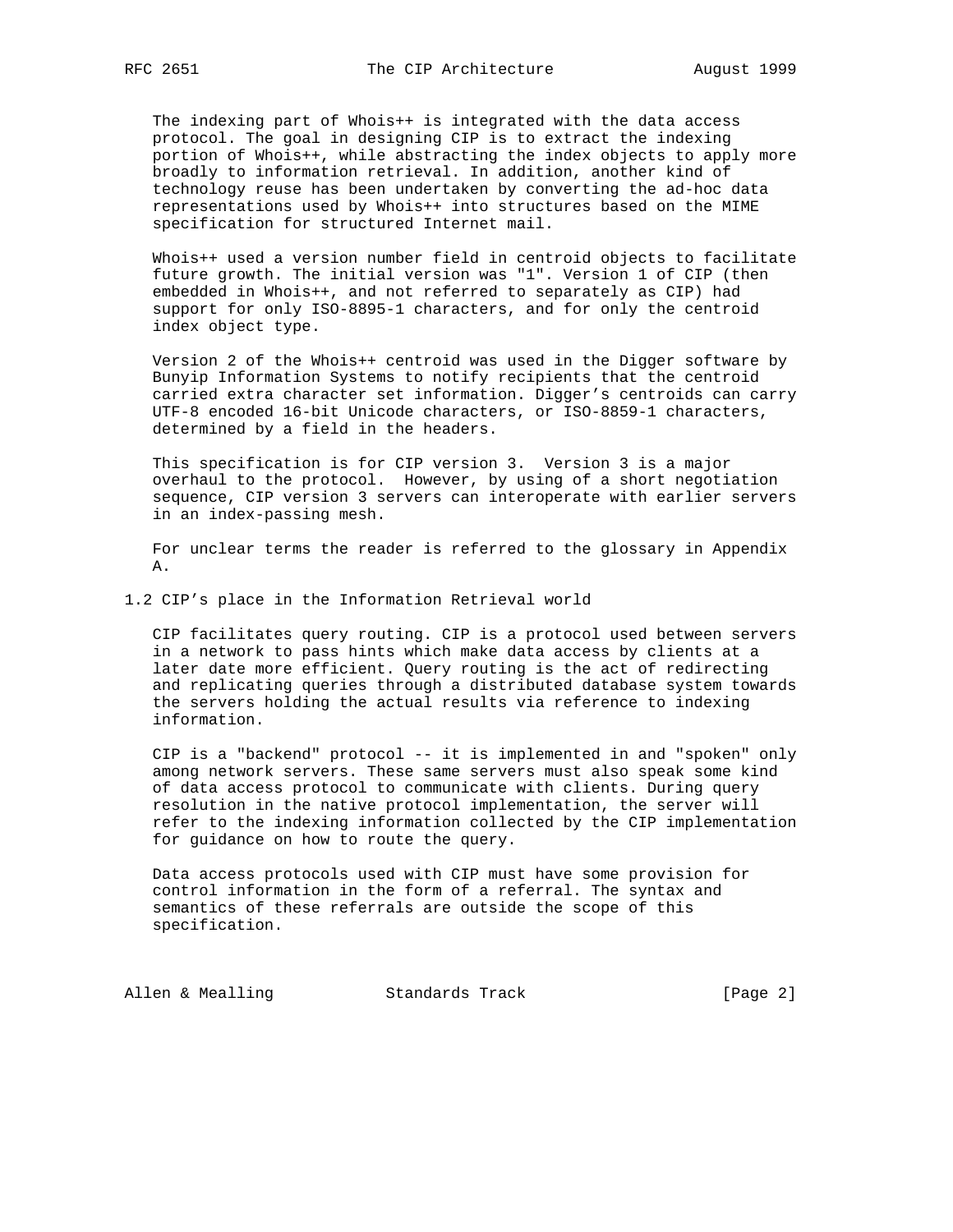2. Related Documents

 This document is one of three documents. This document describes the fundamental concepts and framework of CIP.

 The document "MIME Object Definitions for the Common Indexing Protocol" [CIP-MIME] describes the MIME objects that make up the items that are passed by the transport system.

 Requirements and examples of several transport systems are specified in the "CIP Transport Protocols" [CIP-TRANSPORT] document.

 A second set of document describe the various specifications for specific index types.

- 3. Architecture
- 3.1 CIP in the Information Retrieval World
- 3.1.1 Information Retrieval in the Abstract

 In order to better understand how CIP fits into the information retrieval world, we need to first understand the unifying abstract features of existing information retrieval technology. Next, we discuss why adding indexing technology to this model results in a system capable of query routing, and why query routing is useful.

 An abstract view of the client/server data retrieval process includes data sets and data access protocols. An individual server is responsible for handling queries over a fixed domain of data. For the purposes of CIP, we call this domain of data the dataset. Clients make searches in the dataset and retrieve parts of it via a data access protocol. There are many data access protocols, each optimized for the data in question. For instance, LDAP and Whois++ are access protocols that reflect the needs of the directory services application domain. Other data access protocols include HTTP and Z39.50.

3.1.2 Indexing Information Facilitates Query Routing

 The above description reflects a world without indexing, where no server knows about any other server. In some cases (as with X.500 referrals, and HTTP redirects) a server will, as part of its reply, implicate another server in the process of resolving the query. However, those servers generate replies based solely on their local knowledge. When indexing information is introduced into a server's local database, the server now knows not only answers based on the

Allen & Mealling Standards Track [Page 3]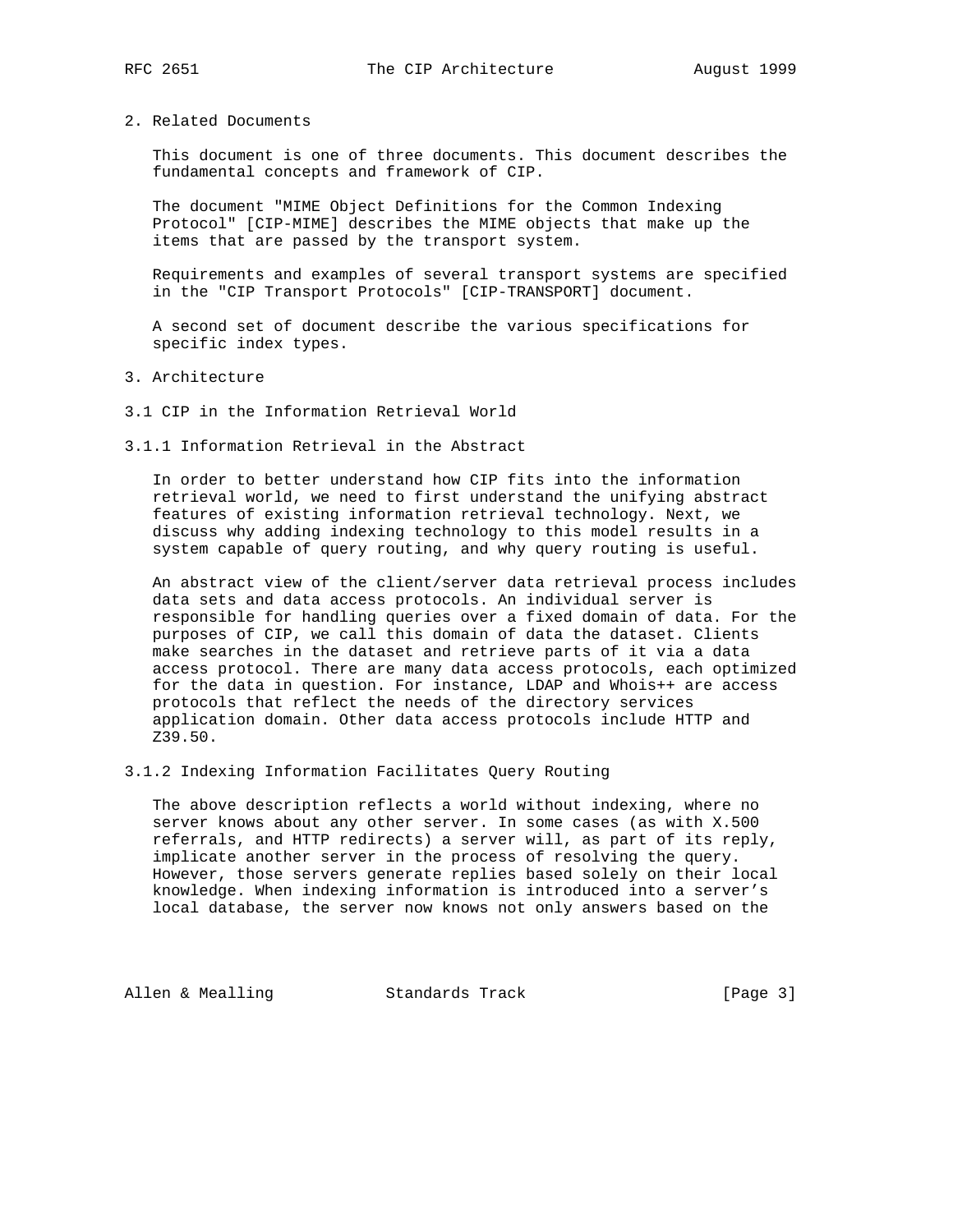local dataset, but also answers based on external indices. These indices come from peer servers, via an indexing protocol. CIP is one such indexing protocol.

 Replies based on index information may not be the complete answer. After all, an index is not a replicated version of the remote dataset, but a possibly reduced version of it. Thus, in addition to giving complete replies from the local dataset, the server may give referrals to other datasets. These referrals are the core feature necessary for effective query routing. When servers use CIP to pass indices from server to server, they make a kind of investment. At the cost of some resources to create, transmit and store the indices, query routing becomes possible.

 Query Routing is the process of replicating and moving a query closer to datasets which can satisfy the query. In some distributed systems, widely distributed searches must be accomplished by replicating the query to all sub-datasets. This approach can be wasteful of resources both in the network, and on the servers, and is thus sometimes explicitly disabled. Using indexing in such a system opens the door to more efficient distributed searching.

 While CIP-equipped servers provide the referrals necessary to make query routing work, it is always the client's responsibility to collate, filter, and chase the referrals it receives. This gives the end-user (or agent, in the case that there's no human user involved in the search) greatest control over the query resolution process. The cost of the added client complexity is weighed against the benefits of total control over query resolution. In some cases, it may also be possible to decouple the referral chasing from the client by introducing a proxy, allowing existing simple clients to make use of query routing. Such a proxy would transparently resolve referrals into concrete results before returning them to the simple-minded client.

3.1.3 Abstracting the CIP index object

 As useful as indices seem, the fact remains that not all queries can benefit from the same type of index. For example, say the index consists of a simple list of keywords. With such an index, it is impossible to answer queries about whether two keywords were near one another, or if a keyword was present in a certain context (for instance, in the title).

 Because of the need for application domain specific indices, CIP index objects are abstract; they must be defined by a separate specification. The basic protocols for moving index objects are widely applicable, but the specific design of the index, and the

Allen & Mealling Standards Track (Page 4)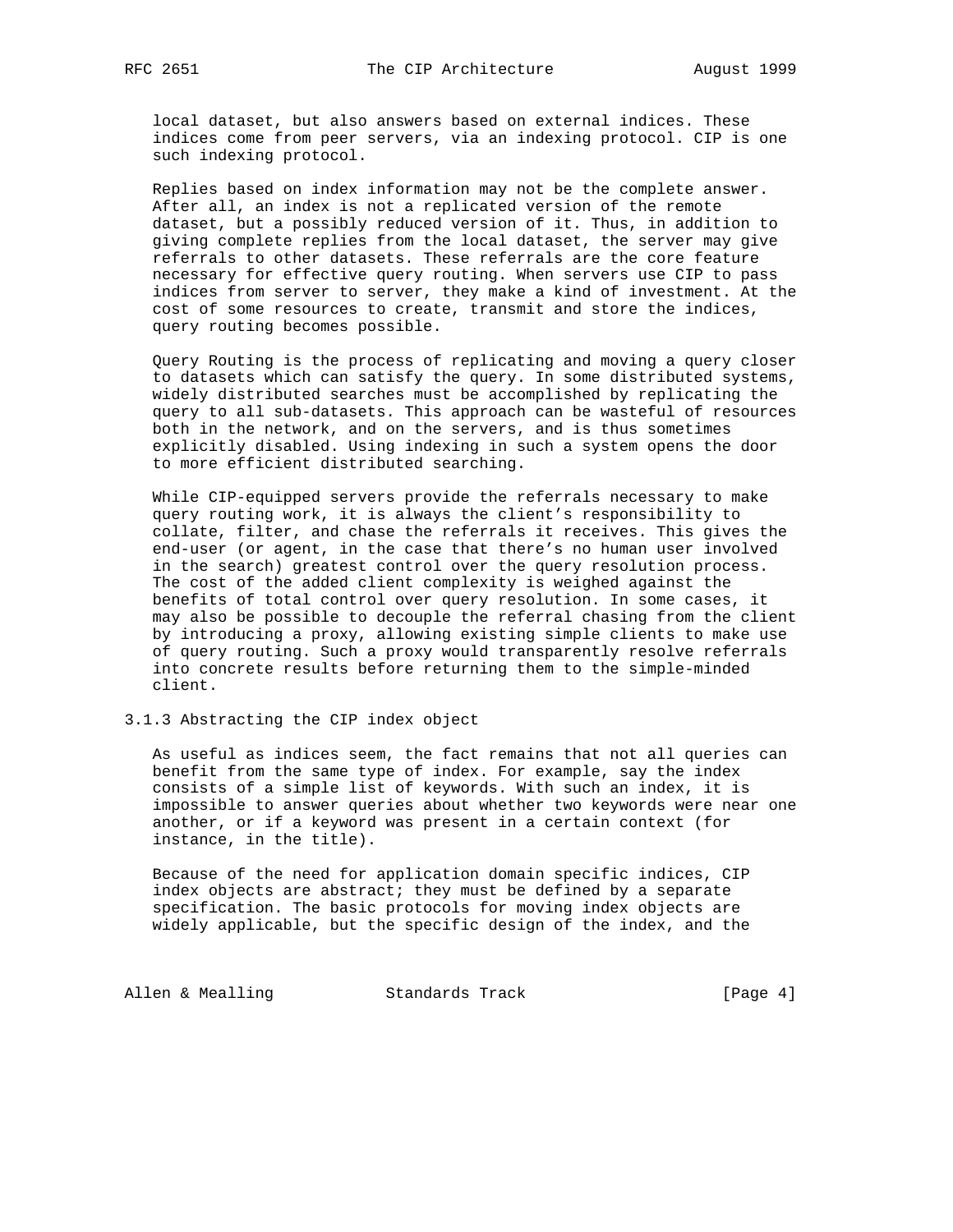structure of the mesh of servers which pass a particular type of index is dependent on the application domain. This document describes only the protocols for moving indices among servers. Companion documents describe initial index objects.

 The requirements that index type specifications must address are specified in the [CIP-MIME] document.

## 3.2 Architectural Details

 CIP implements index passing, providing the forward knowledge necessary to generate the referrals used for query routing. The core of the protocol is the index object. In the following sections, the structure of the index objects themselves is presented. Next, how and why indices are passed from server to server is discussed. Finally, the circumstances under which a server may synthesize an index object based on incoming ones are discussed.

3.2.1 The CIP Index Object

 A CIP index object is composed of two parts, the header and the payload. The header contains metadata necessary to process and make use of the index object being transmitted. The actual index resides in the payload.

 Three particular headers warrant specific mention at this point. The "type" of the index object selects one of many distinct CIP index object specifications which define exactly how the index blocks are to be created, parsed and used to facilitate query routing. Another header of note is the "DSI", or Dataset Identifier, which uniquely identifies the dataset from which the index was created. Another header that is crucial for generating referrals is the "Base-URI". The URI (or URI's) contained in this header form the basis of any referrals generated based on this index block. The URI is also used as input during the index aggregation process to constrain the kinds of aggregation possible, due to multiprotocol constraints. How that URI is used is defined by the aggregation algorithm. The exact syntax of these headers is specified in the CIP MIME specification document [CIP-MIME].

 The payload is opaque to CIP itself. It is defined exclusively by the index object specification associated with the object's MIME type. Specifications on how to parse and use the payload are published separately as "CIP index object specifications". This abstract definition of the index object forms the basis of CIP's applicability to indexing needs across multiple application domains.

Allen & Mealling Standards Track (Page 5)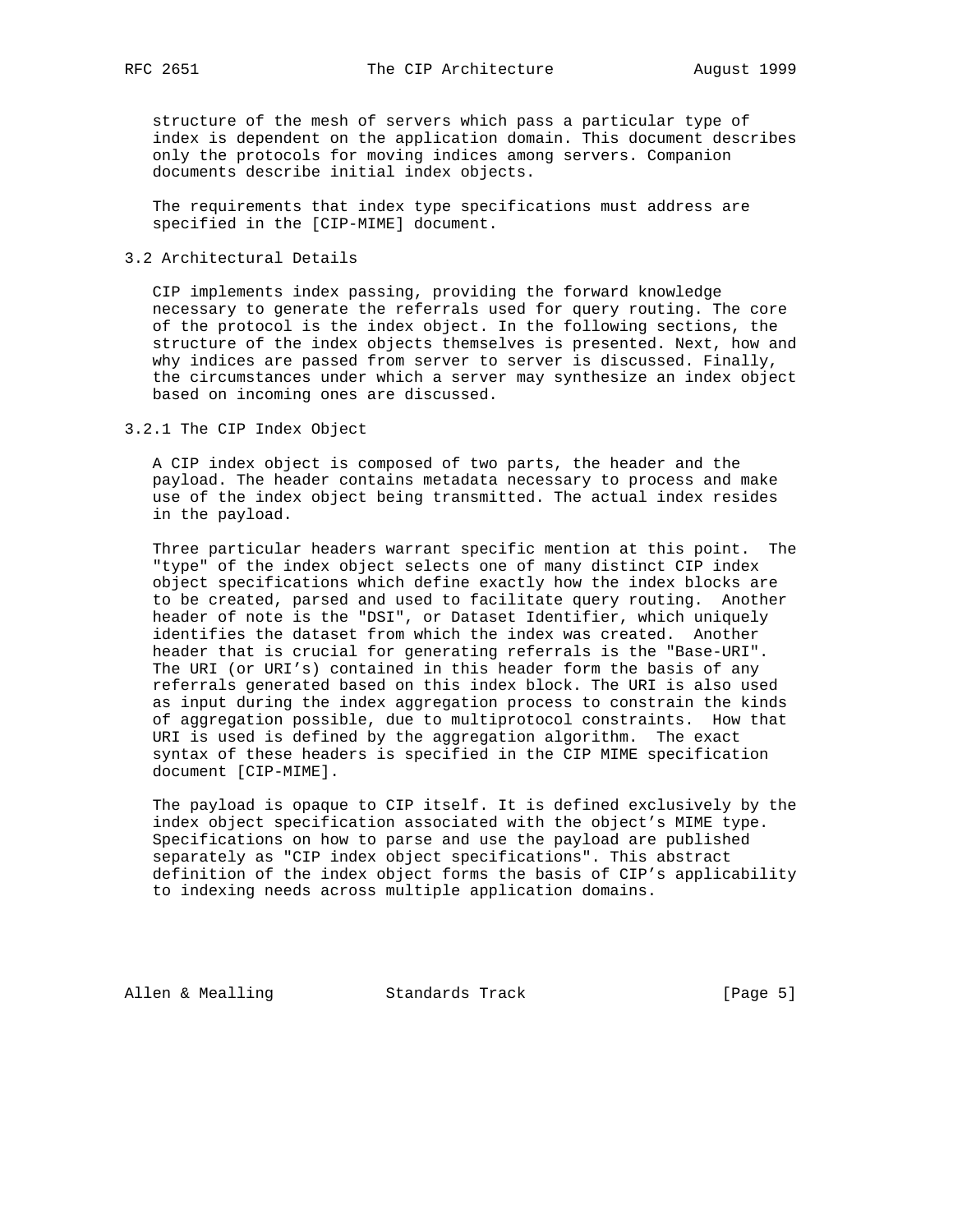A precise definition of the content and form of a CIP index block can be found in the Protocol document [CIP-MIME]

## 3.2.2 Moving Index Objects: How to Build a Mesh

 Indices are transmitted among servers participating in a CIP mesh. By distributing this information in anticipation of a query, efficient, accurate query routing is possible at the time a query arrives.

 A CIP mesh is a set of CIP servers which pass indices of the same type among themselves. Typically, a mesh is arranged in a hierarchical tree fashion, with servers nearer the root of the tree having larger and more comprehensive indices. See Figure 1. However, a CIP mesh is explicitly allowed to have lateral links in it, and there may be more than one part of the mesh that has the properties of a "root". Mesh administrators are encouraged to avoid loops in the system, but they are not obliged to maintain a strict tree structure. Clients wishing to completely resolve all referrals they receive should protect against referral loops while attempting to traverse the mesh to avoid wasting time and network resources. See the section on "Navigating the Mesh" for a discussion of this.

Allen & Mealling Standards Track [Page 6]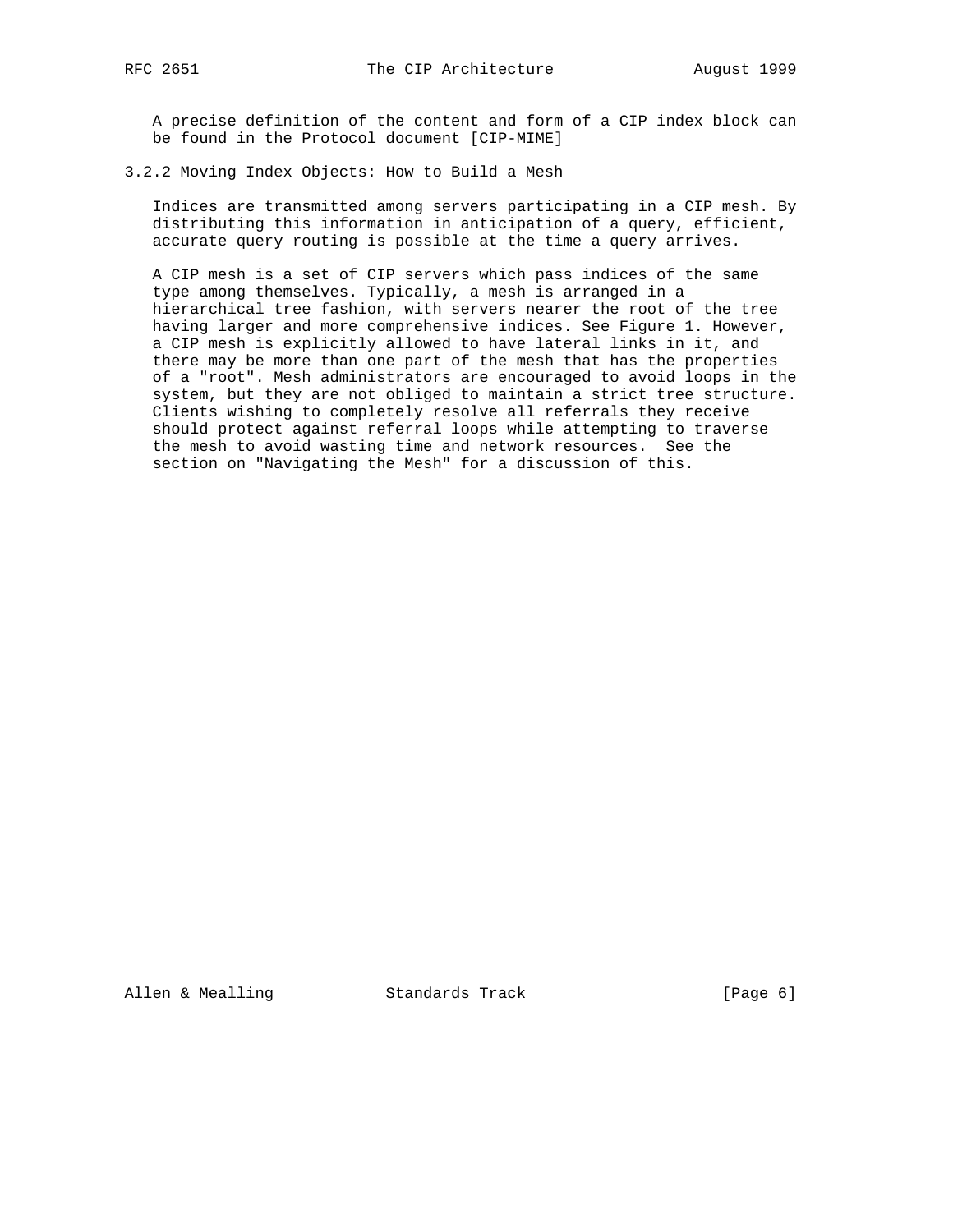

Figure 1: Sample layout of the Index Service mesh

Allen & Mealling Standards Track [Page 7]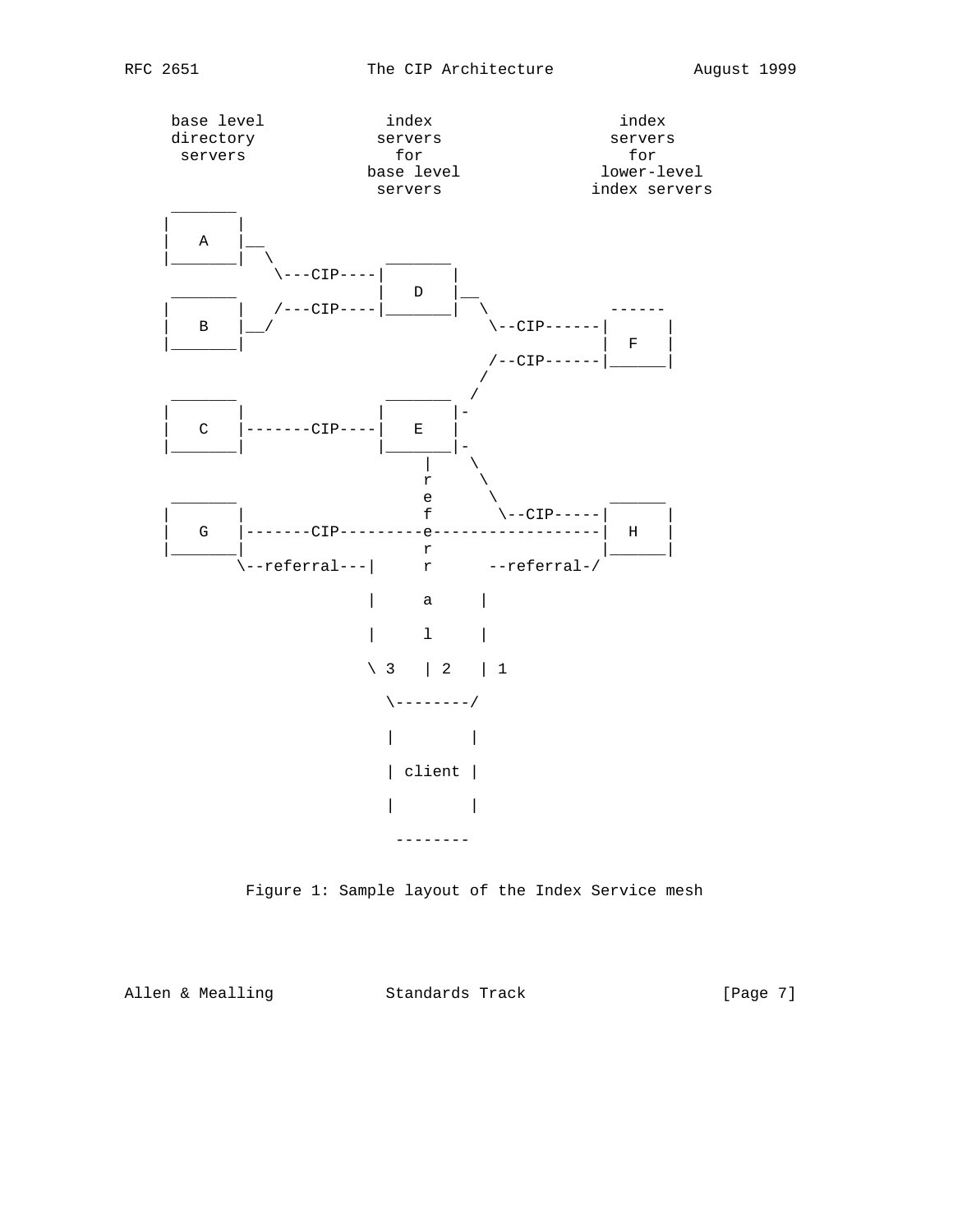All indices passed in a given mesh are assumed, as of this writing, to be of the same type (i.e. governed by the same CIP index object specification). It may be possible to create gateways between meshes carrying different index objects, but at this time that process is undefined and declared to be outside the scope of this specification.

 In the case where a CIP server receives an index of a type that it does not understand it \_can\_ pass that index forward untouched. In the case where a server implementation decides not to accept unknown indices it should return an appropriate error message to the server sending the index. This behavior is to allow mesh implementations to attempt heterogeneous meshes. As stated above heterogeneous meshes are considered to be ill defined and as such should be considered dangerous.

 Experience suggests that this index passing activity should take place among CIP servers as a parallel (and possibly lower-priority) job to their primary job of answering queries. Index objects travel among CIP servers by protocol exchanges explicitly defined in this document, not via the server's native protocol. This distinction is important, and bears repeating:

 Queries are answered (and referrals are sent) via the native data access protocol.

 Index objects are transferred via alternative means, as defined by this document.

 When two servers cooperate to move indexing information, the pair are said to be in a "polling relationship". The server that holds the data of interest, and generates the index is called the "polled server". The other server, which is the one that collects the generated index, is the "polling server".

 In a polling relationship, the polled server is responsible for notifying the polling server when it has a new index that the polling server might be interested in. In response, the polling server may immediately pick up the index object, or it may schedule a job to pick up a copy of the new index at a more convenient time. But, a polling server is not required to wait on the polled server to notify it of changes. The polling server can request a new index at any time.

 Independent of the symmetric polling relationship, there's another way that servers can pass indices using CIP. In an "index pushing" relationship, a CIP server simply sends the index to a peer whenever necessary, and allows the receiver to handle the index object as it

Allen & Mealling Standards Track (Page 8)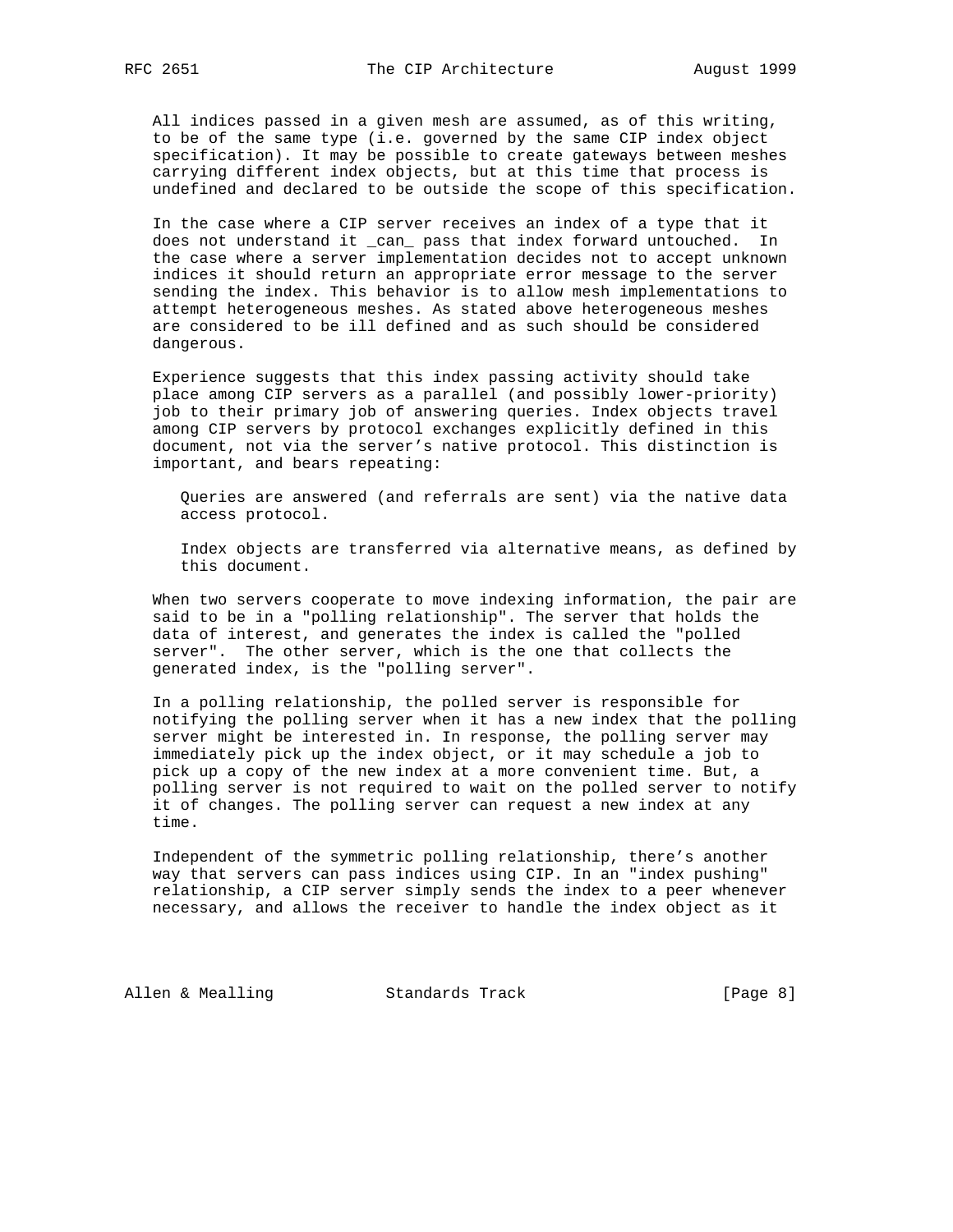chooses. The receiving server may refuse it, may accept it, then silently discard it, may accept only portions of it (by accepting it as is, then filtering it), or may accept it without question.

 The index pushing relationship is intended for use by dumb leaf nodes which simply want to make their index available to the global mesh of servers, but have no interest in implementing the complete CIP transaction protocol. It lowers the barriers to entry for CIP leaf nodes. For more information on participating in a CIP mesh in this restricted manner, see the section below on "Protocol Conformance". CIP index passing operations take place across a reliable transport mechanisms, including both TCP connections, and Internet mail messages. The precise mechanisms are described in the Transport document [CIP-Transport].

3.2.3 Index Object Synthesis

 From the preceding discussion, it should be clear that indexing servers read and write index objects as they pass them around the mesh. However, a CIP server need not simply pass the in-bound indices through as the out-bound ones. While it is always permissible to pass an index object through to other servers, a server may choose to aggregate two or more of them, thereby reducing redundancy in the index, at the cost of longer referral chains.

 A basic premise of index passing is that even while collapsing a body of data into an index by lossy compression methods, hints useful to routing queries will survive in the resulting index. Since the index is not a complete copy of the original dataset, it contains less information. Index objects can be passed along unchanged, but as more and more information collects in the resulting index object, redundancy will creep in again, and it may prove useful to apply the compression again, by aggregating two or more index objects into one.

 This kind of aggregation should be performed without compromising the ability to correctly route queries while avoiding excessive numbers of missed results. The acceptable likelihood of false negatives must be established on a per-application-domain basis, and is controlled by the granularity of the index and the aggregation rules defined for it by the particular specification.

 However, when CIP is used in a multi-protocol application domain, such as a Directory Service (with contenders including Whois++, LDAP, and Ph), things get significantly trickier. The fundamental problem is to avoid forcing a referral chain to pass through part of the mesh which does not support the protocol by which that client made the query. If this ever happens, the client loses access to any hits

Allen & Mealling Standards Track (Page 9)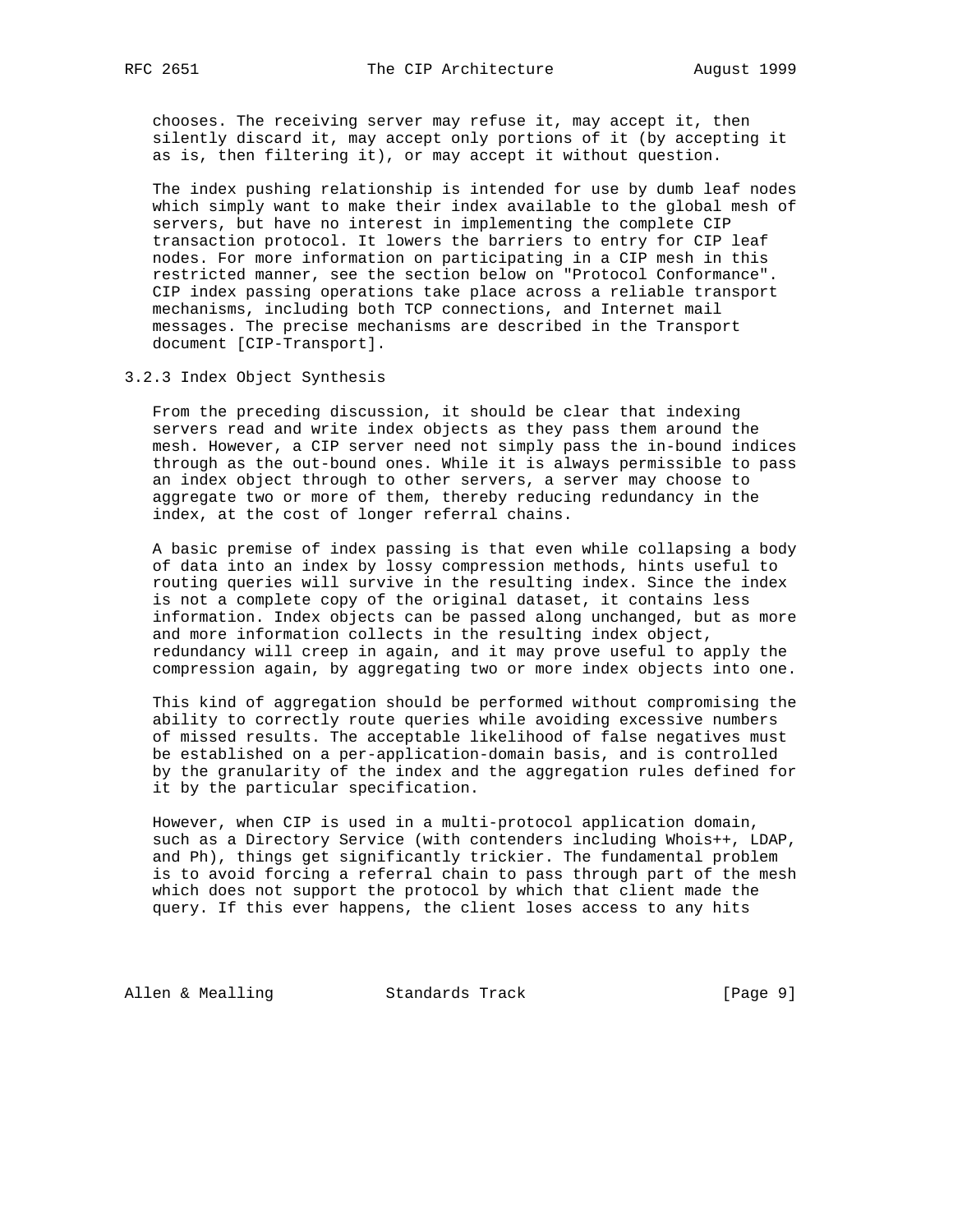beyond that point in the referral chain, since it cannot resolve the referral in its native data access protocol. This is a failure of query routing, which should be avoided.

 In addition to multi-protocol considerations, server managers may choose not to allow index object aggregation for performance reasons. As referral chains lengthen, a client needs to perform more transactions to resolve a query. As the number of transactions increases, so do the user-perceived delays, the system loads, and the global bandwidth demands. In general, there's a tradeoff between aggressive aggregation (which leads to reductions in the indexing overhead) and aggressive referral chain optimization. This tradeoff, which is also sensitive to the particular application domain, needs to be explored more in actual operational situations.

 Conceptually, a CIP index server has several index objects on hand at any given time. If it holds data in addition to indexing information, the server has an index object formed from its own data, called the "local index". It may have one or more indices from remote servers which it has collected via the index passing mechanisms. These are called "in-bound indices".

 Implementor's Note: It may not be necessary to keep all of these structures intact and distinct in the local database. It is also not required to keep the out-bound index (or indices) built and ready to distribute at all times. The previous paragraph merely introduces a useful model for expressing the aggregation rules. Implementors are free to model index objects internally however they see fit.

 The following two rules control how a CIP server formulates its outgoing indices:

- 1. An index server may pass any of the index objects in its local index and its in-bound indices through unchanged to polling servers.
- 2. If and only if the following three conditions are true, an index server can aggregate two or more index objects into a single new index object, to be added to the set of out-bound indices.
	- a. Each index object to be aggregated covers exactly the same set of protocols, as defined by the scheme component of the Base- URI's in each index object.
	- b. The index server supports every one of the data access protocols represented by the Base-URI's in the index objects to be aggregated.

Allen & Mealling Standards Track [Page 10]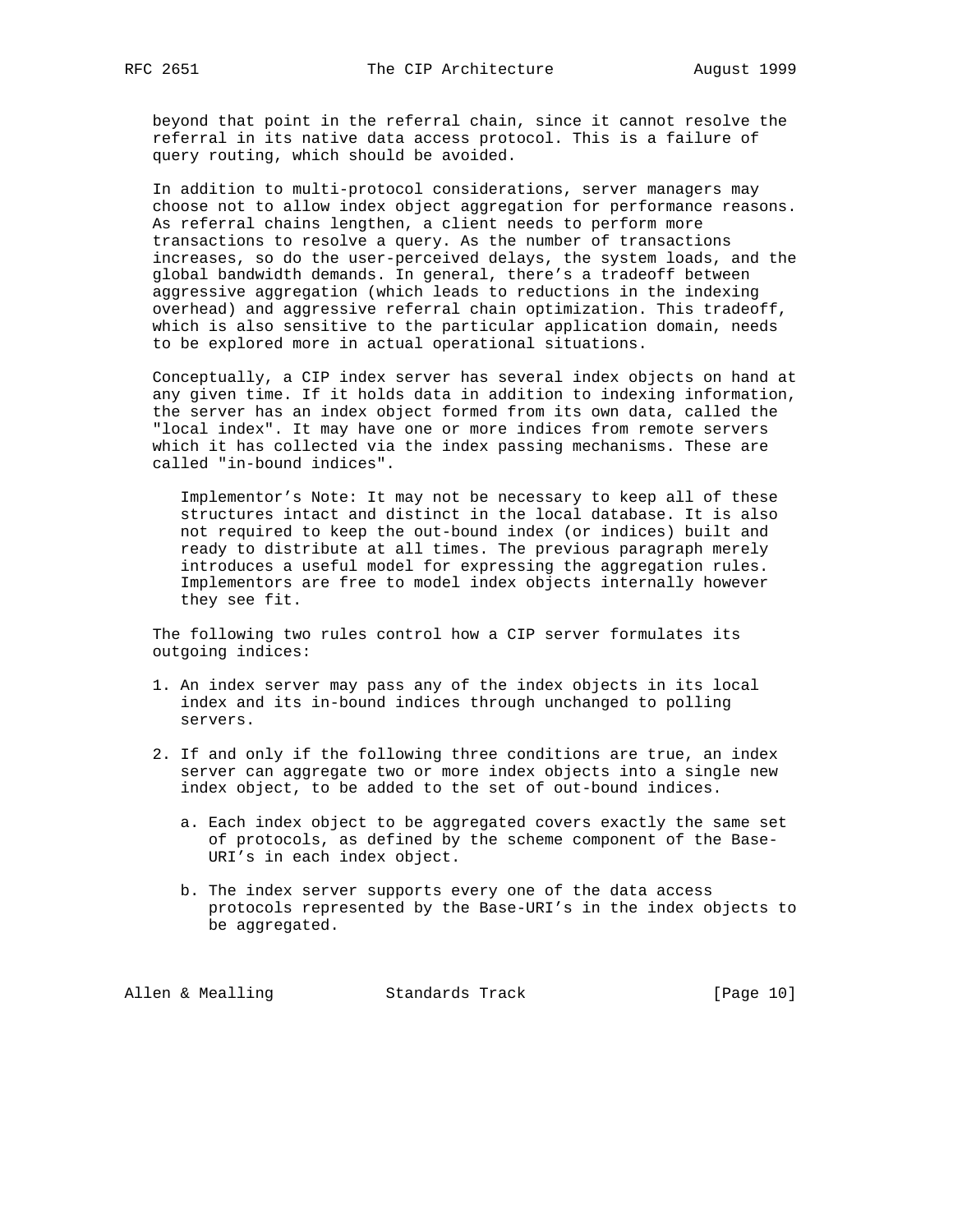c. The specification for the index object type specified by the type header of the index objects explicitly defines the aggregation operation.

 The resulting index object must have Base-URI's characteristic of the local server for each protocol it supports. The outgoing objects should have the DSI of the local server.

## 4. Navigating the mesh

 With the CIP infrastructure in place to manage index objects, the only problem remaining is how to successfully use the indexing information to do efficient searches. CIP facilitates query routing, which is essentially a client activity. A client connects to one server, which redirects the query to servers "closer to" the answer. This redirection message is called a referral.

#### 4.1 The Referral

 The concept of a referral and the mechanism for deciding when they should be issued is described by CIP. However, the referral itself must be transferred to the client in the native protocol, so its syntax is not directly a CIP issue. The mechanism for deciding that a referral needs to be made and generating that referral resides in the CIP implementation in the server. The mechanism for sending the referral to the client resides in the server's native protocol implementation.

 A referral is made when a search against the index objects held by the server shows that there may be hits available in one of the datasets represented by those index objects. If more that one index object indicates that a referral must be generated to a given dataset, the server should generate only one referral to the given dataset, as the client may not be able to detect duplicates.

 Though the format of the referral is dependent on the native protocol(s) of the CIP server, the baseline contents of the referral are constant across all protocols. At the least, a DSI and a URI must be returned. The DSI is the DSI associated with the dataset which caused the hit. This must be presented to the client so that it can avoid referral loops. The Base-URI parameter which travels along with index objects is used to provide the other required part of a referral.

 The additional information in the Base-URI may be necessary for the server receiving the referred query to correctly handle it. A good example of this is an LDAP server, which needs a base X.500 distinguished name from which to search. When an LDAP server sends a

Allen & Mealling Standards Track [Page 11]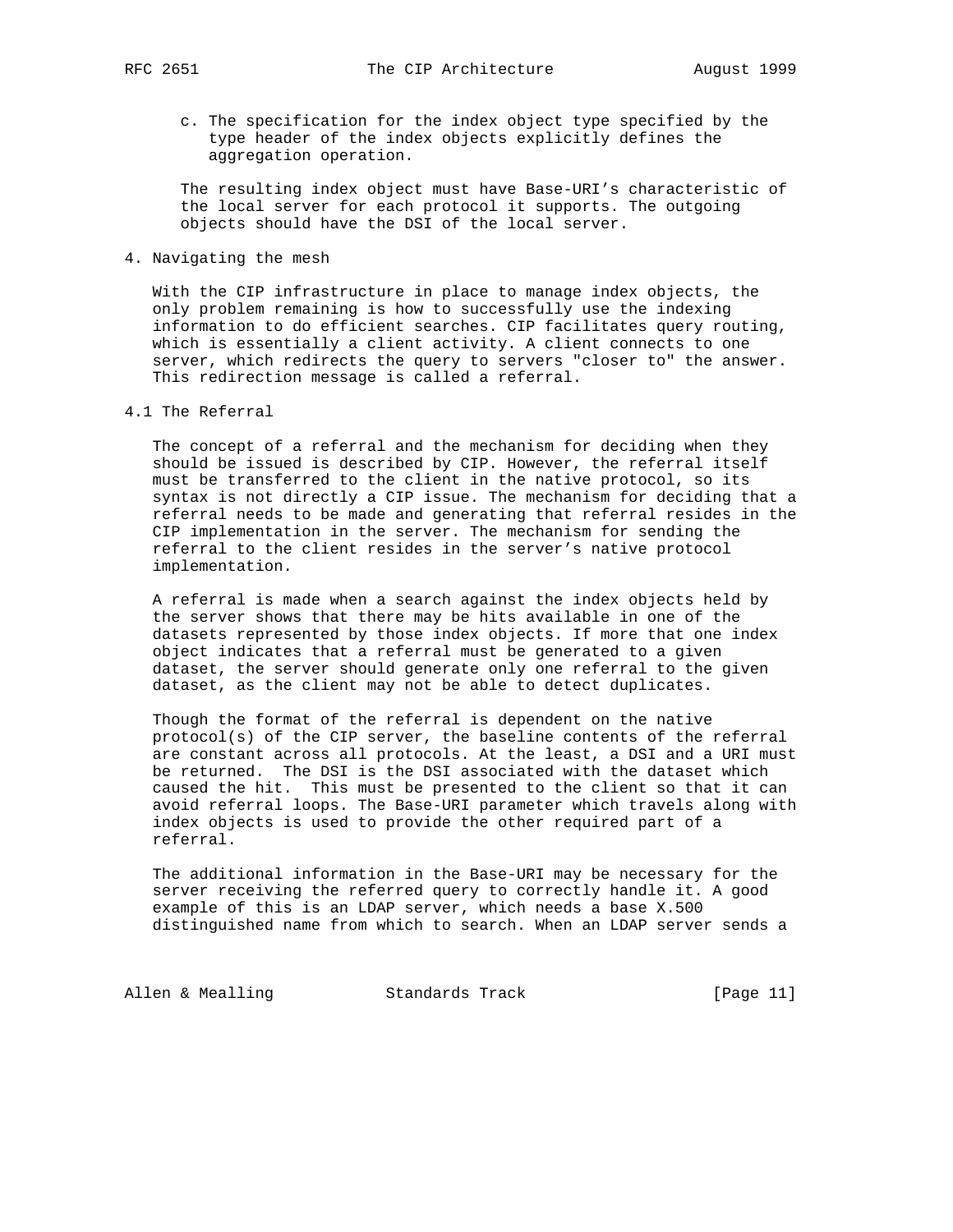centroid-format index object up to a CIP indexing server, it sends a Base-URI along with the name of the X.500 subtree for which the index was made. When a referral is made, the Base-URI is passed back to the client so that it can pass it to the original LDAP server.

 As usual, in addition to sending the DSI, a DSI-Description header can be optionally sent. Because a client may attempt to check with the user before chasing the referral, and because this string is the friendliest representation of the DSI that CIP has to offer, it should be included in referrals when available (i.e. when it was sent along with the index object).

4.2 Cross-protocol Mappings

 Each data access protocol which uses CIP will need a clearly defined set of rules to map queries in the native protocol to searches against an index object. These rules will vary according to the data domain. In principle, this could create a bit of a scaling difficulty; for N protocols and M data domains, there would be N x M mappings required. In practice, this should not be the case, since some access protocols will be wholly unsuited to some data domains. Consider for example, a LDAP server trying to make a search in an index object composed from unorganized text based pages. What would the results be? How would the client make sense of the results?

 However, as pre-existing protocols are connected to CIP, and as new ones are developed to work with CIP, this issue must be examined. In the case of Whois++ and the CENTROID index type, there is an extremely close mapping, since the two were designed together. When hooking LDAP to the CENTROID index type, it will be necessary to map the attribute names used in the LDAP system to attribute names which are already being used in the CENTROID mesh. It will also be necessary to tokenize the LDAP queries under the same rules as the CENTROID indexing policy, so that searches will take place correctly. These application- and protocol-specific actions must be specified in the index object specification, as discussed in the [CIP-MIME] document.

4.3 Moving through the mesh

 From a client's point of view, CIP simply pushes all the "hard work" onto its shoulders. After all, it is the client which needs to track down the real data. While this is true, it is very misleading. Because the client has control over the query routing process, the client has significant control over the size of the result set, the speed with which the query progresses, and the depth of the search.

Allen & Mealling Standards Track [Page 12]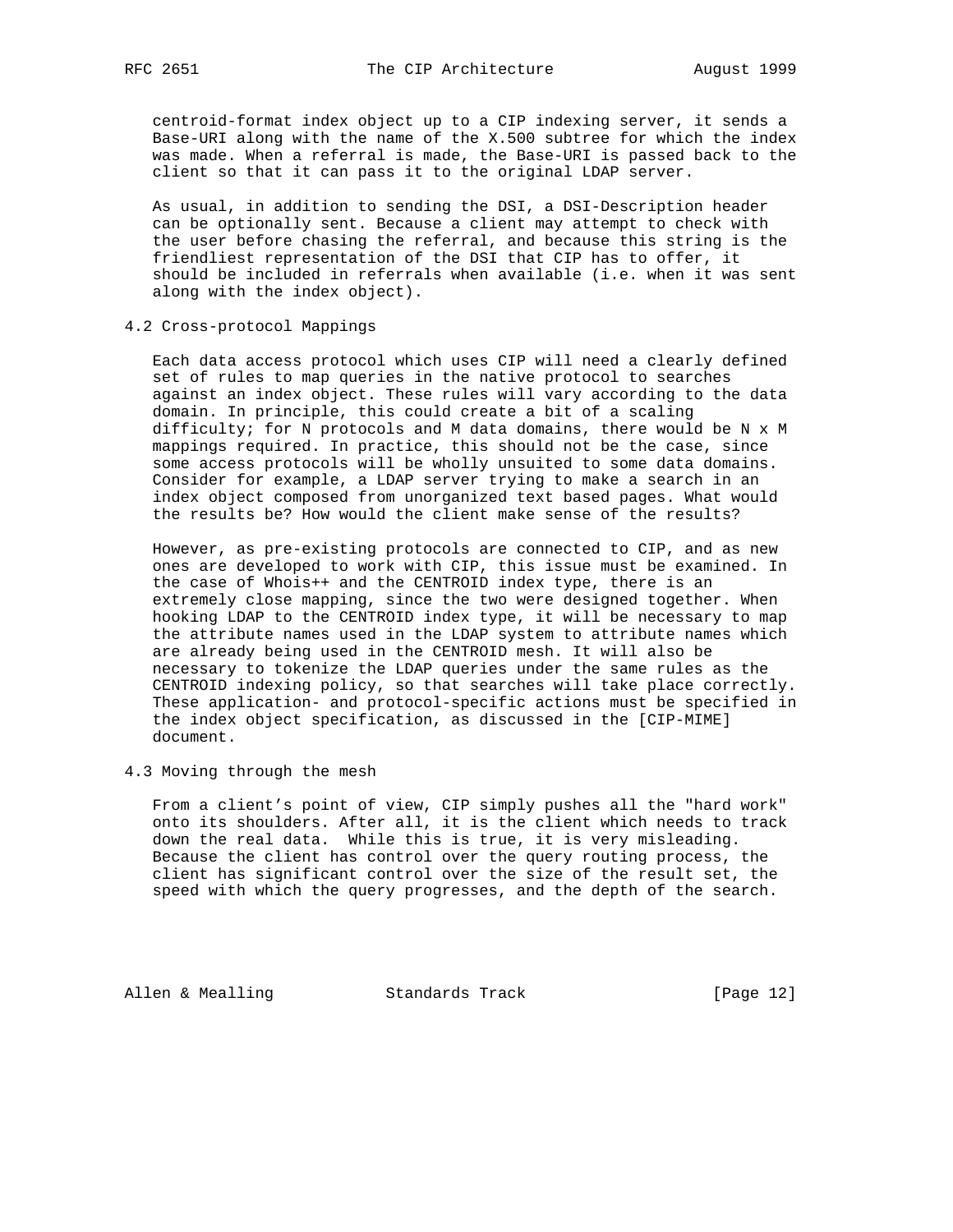The simplest client implementation provides referrals to the user in a raw, ready-to-reuse form, without attempting to follow them. For instance, one Whois++ client, which interacts with the user via a Web-based form, simply makes referrals into HTML hypertext links. Encoded in the link via the HTML forms interface GET encoding rules is the data of the referral: the hostname, port, and query. If a user chooses to follow the referral link, he executes a new search on the new host. A more savvy client might present the referrals to the user and ask which should be followed. And, assuming appropriate limits were placed on search time and bandwidth usage, it might be reasonable to program a client to follow all referrals automatically.

 When following all referrals, a client must show a bit of intelligence. Remember that the mesh is defined as an interconnected graph of CIP servers. This graph may have cycles, which could cause an infinite loop of referrals, wasting the servers' time and the client's too. When faced with the job of tacking down all referrals, a client must use some form of a mesh traversal algorithm. Such an algorithm has been documented for use with Whois++ in RFC-1914. The same algorithm can be easily used with this version of CIP. In Whois++ the equivalent of a DSI is called a handle. With this substitution, the Whois++ mesh traversal algorithm works unchanged with CIP.

 Finally, the mesh entry point (i.e. the first server queried) can have an impact on the success of the query. To avoid scaling issues, it is not acceptable to use a single "root" node, and force all clients to connect to it. Instead, clients should connect to a reasonably well connected (with respect to the CIP mesh, not the Internet infrastructure) local server. If no match can be made from this entry point, the client can expand the search by asking the original server who polls it. In general, those servers will have a better "vantage point" on the mesh, and will turn up answers that the initial search didn't. The mechanism for dynamically determining the mesh structure like this exists, but is not documented here for brevity. See RFC-1913 for more information on the POLLED-BY and POLLED-FOR commands.

 It still should be noted that, while these mesh operations are important to optimizing the searches that a client should make, the client still speaks its native protocol. This information must be communicated to the client without causing the client to have to understand CIP.

Allen & Mealling Standards Track [Page 13]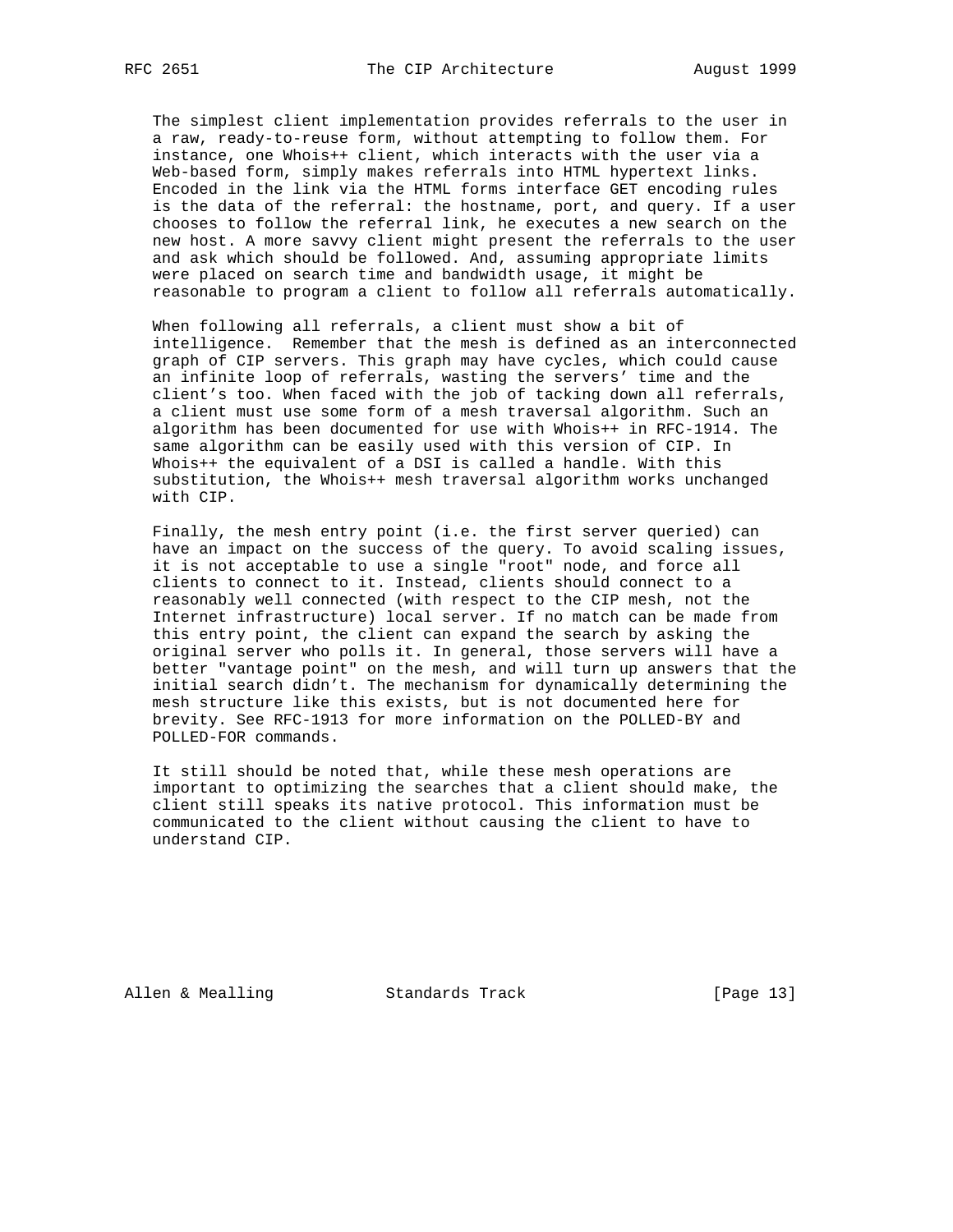# 5. Security Considerations

 In this section, we discuss the security considerations necessary when making use of this specification. There are at least three levels at which security considerations come into play. Indexing information can leak undesirable amounts of proprietary information, unless carefully controlled. At a more fundamental level, the CIP protocol itself requires external security services to operate in a safe manner. Lastly, CIP itself can be used to propogate false information.

# 5.1 Secure Indexing

 CIP is designed to index all kinds of data. Some of this data might be considered valuable, proprietary, or even highly sensitive by the data maintainer. Take, for example, a human resources database. Certain bits of data, in moderation, can be very helpful for a company to make public. However, the database in its entirety is a very valuable asset, which the company must protect. Much experience has been gained in the directory service community over the years as to how best to walk this fine line between completely revealing the database and making useful pieces of it available. There are also legal considerations regarding what data can be collected and shared.

 Another example where security becomes a problem is for a data publisher who'd like to participate in a CIP mesh. The data that publisher creates and manages is the prime asset of the company. There is a financial incentive to participate in a CIP mesh, since exporting indices of the data will make it more likely that people will search your database. (Making profit off of the search activity is left as an exercise to the entrepreneur.) Once again, the index must be designed carefully to protect the database while providing a useful synopsis of the data.

 One of the basic premises of CIP is that data providers will be willing to provide indices of their data to peer indexing servers. Unless they are carefully constructed, these indices could constitute a threat to the security of the database. Thus, security of the data must be a prime consideration when developing a new index object type. The risk of reverse engineering a database based only on the index exported from it must be kept to a level consistent with the value of the data and the need for fine-grained indexing.

 Lastly, mesh organizers should be aware that the insertion of false data into a mesh can be used as part of an attack. Depending on the type of mesh and aggregation algorithms, an index can selectivly prune parts of a mesh. Also, since CIP is used to discover

Allen & Mealling Standards Track [Page 14]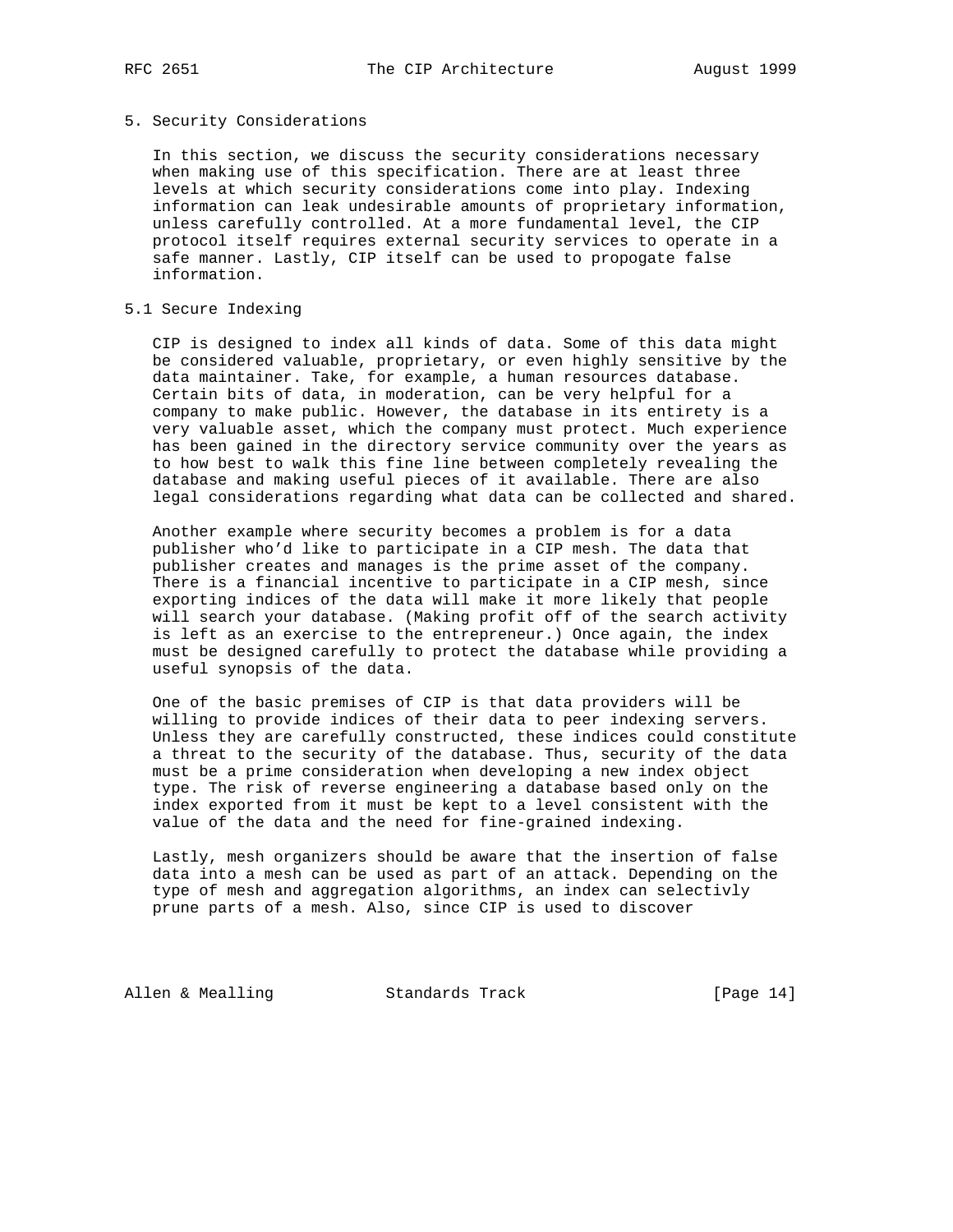information, it will be the target for the advertisement of false information. CIP does not provide a method for trusting the data that it contains.

Acknowledgments

 Thanks to the many helpful members of the FIND working group for discussions leading to this specification.

 Specific acknowledgment is given to Jeff Allen formerly of Bunyip Information Systems. His original version of these documents helped enormously in crystallizing the debate and consensus. Most of the actual text in this document was originally authored by Jeff. Jeff is no longer involved with the FIND Working Group or with editing this document. His authorship is preserved by a specific decision of the current editor.

Authors' Addresses

 Jeff R. Allen 246 Hawthorne St. Palo Alto, CA 94301

EMail: jeff.allen@acm.org

 Michael Mealling Network Solutions, Inc. 505 Huntmar Park Drive Herndon, VA 22070

 Phone: (703) 742-0400 EMail: michael.mealling@RWhois.net

Allen & Mealling Standards Track [Page 15]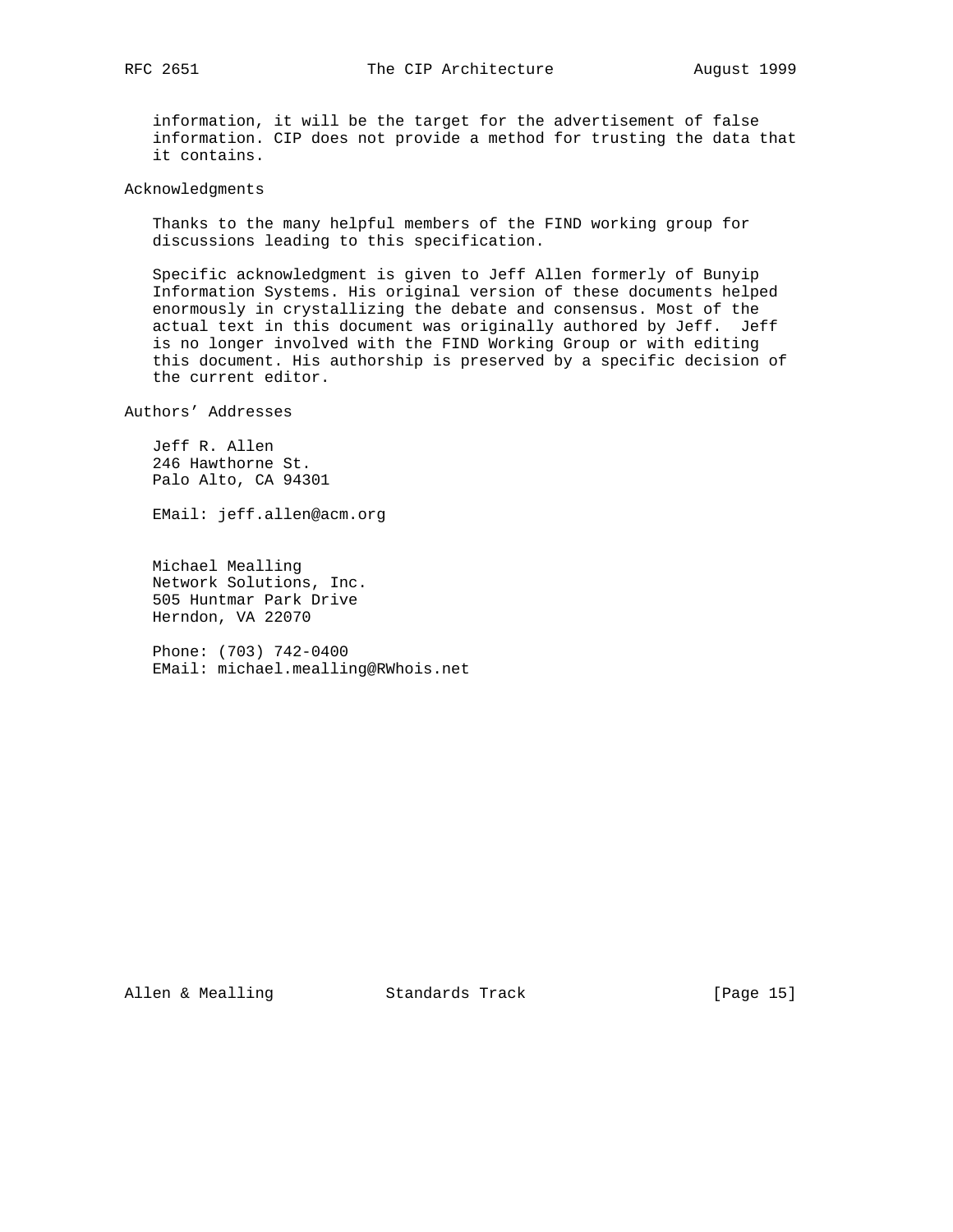References

- [RFC1913] Weider, C., Fullton, J. and S. Spero, "Architecture of the Whois++Index Service", RFC 1913, February 1996.
- [RFC1914] Faltstrom, P., Schoultz, R. and C. Weider, "How to Interact with a Whois++ Mesh", RFC 1914, February 1996.
- [CIP-MIME] Allen, J. and M. Mealling, "MIME Object Definitions for the Common Indexing Protocol (CIP)", RFC 2652, August 1999.
- [CIP-TRANSPORT] Allen, J. and P. Leach, "CIP Transport Protocols", RFC 2653, August 1999.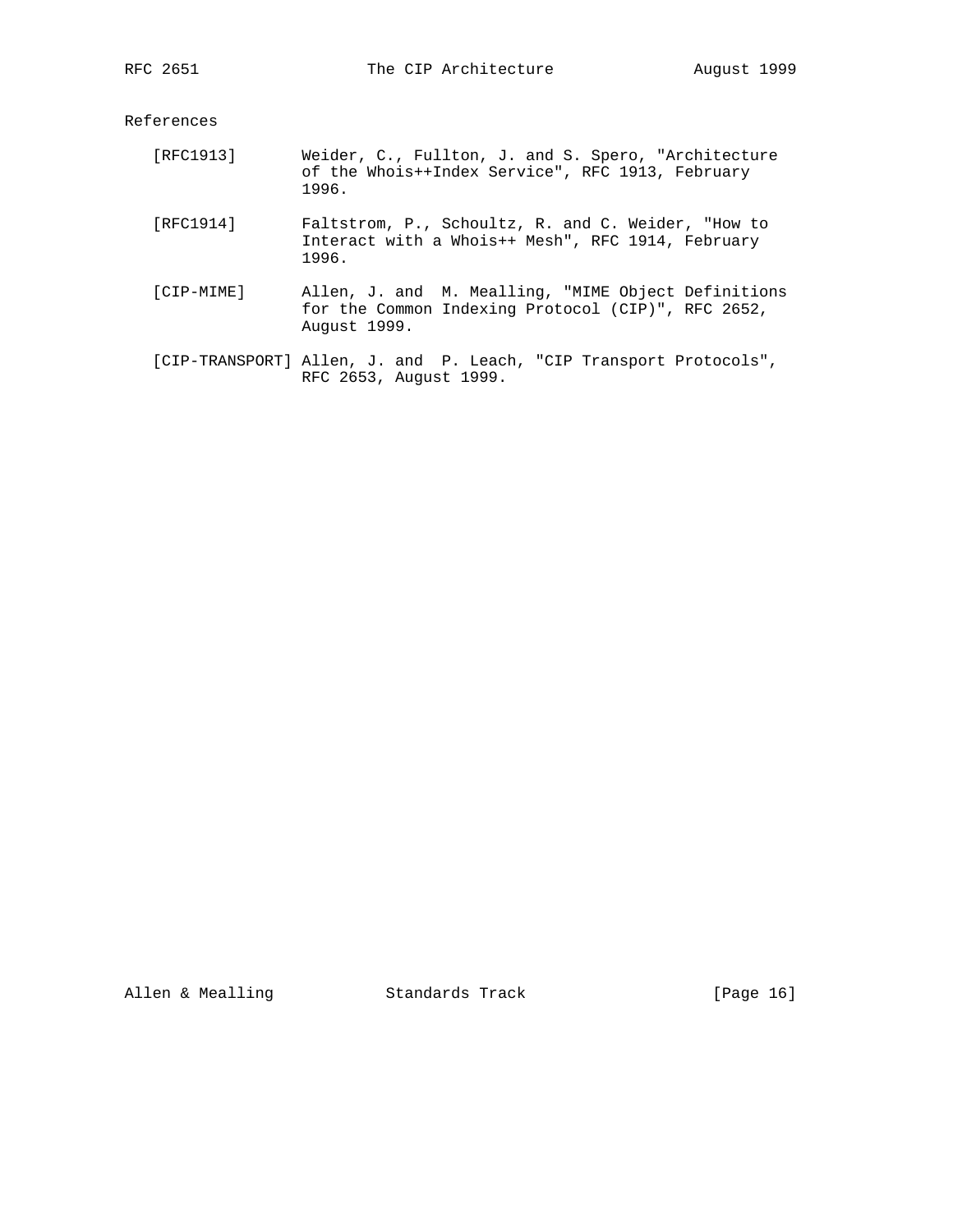Appendix A: Glossary

- application domain: A problem domain to which CIP is applied which has indexing requirements which are not subsumed by any existing problem domain. Separate application domains require separate index object specifications, and potentially separate CIP meshes. See index object specification.
- centroid: An index object type used with Whois++. In CIP versions before version 3, the index was not extensible, and could only take the form of a centroid. A centroid is a list of (template name, attribute name, token) tuples with duplicate removed.
- dataset: A collection of data (real or virtual) over which an index is created. When a CIP server aggregates two or more indices, the resultant index represents the index from a "virtual dataset", spanning the previous two datasets.
- Dataset Identifier: An identifier chosen from any part of the ISO/CCITT OID space which uniquely identifies a given dataset among all datasets indexed by CIP.
- DSI: See Dataset Identifier.
- DSI-description: A human readable string optionally carried along with DSI's to make them more user-friendly. See dataset Identifier.
- index: A summary or compressed form of a body of data. Examples include a unique list of words, a codified full text analysis, a set of keywords, etc.
- index object: The embodiment of the indices passed by CIP. An index object consists of some control attributes and an opaque payload.
- index object specification: A document describing an index object type for use with the CIP system described in this document. See index object and payload.
- index pushing: The act of presenting, unsolicited, an index to a peer CIP server.
- MIME: see Multipurpose Internet Mail Extensions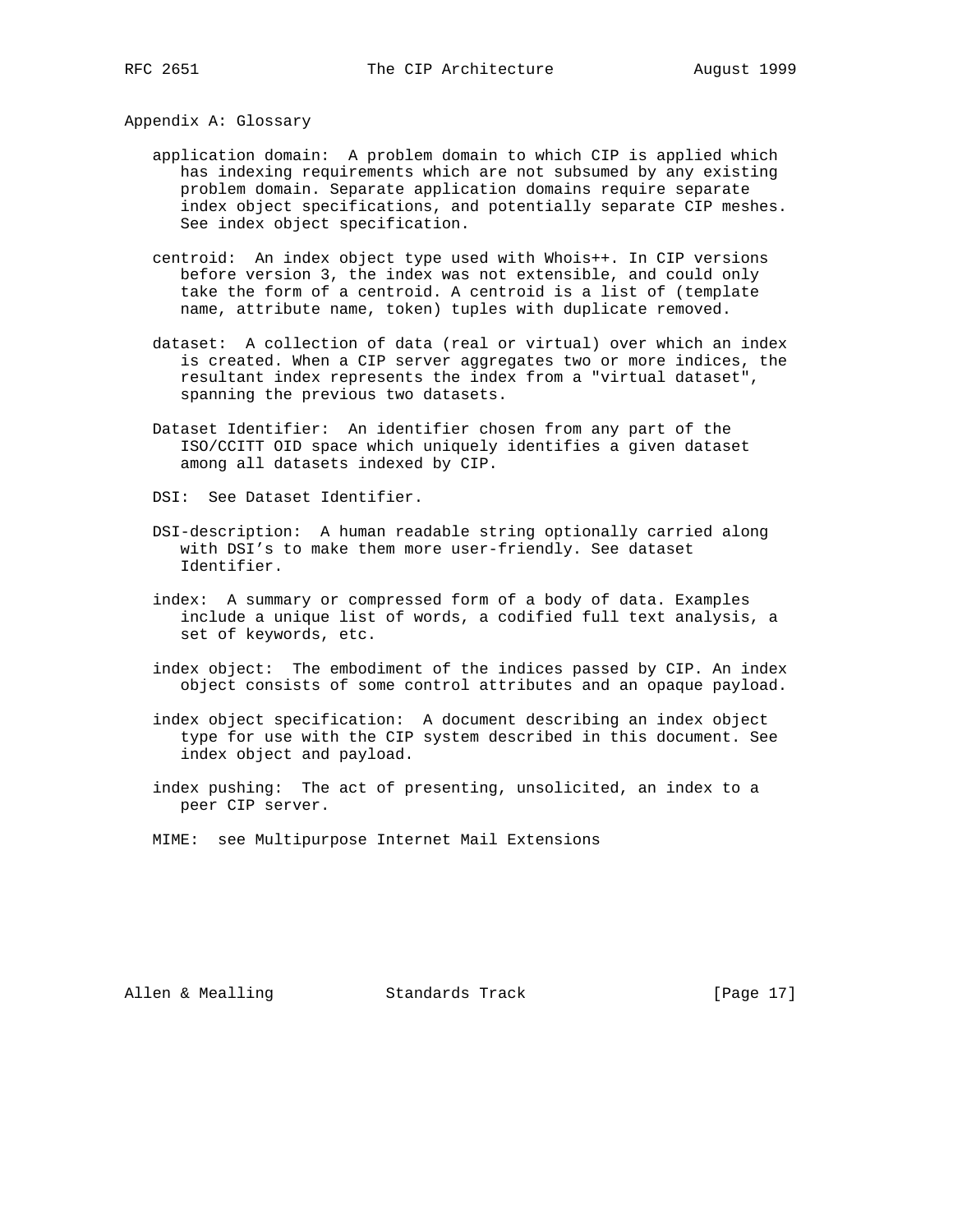- Multipurpose Internet Mail Extensions: A set of rules for encoding Internet Mail messages that gives them richer structure. CIP uses MIME rules to simplify object encoding issues. MIME is specified in RFC-1521 and RFC-1522.
- payload: The application domain specific indexing information stored inside an index object. The format of the payload is specified externally to this document, and depends on the type of the containing index object.
- polled server: A CIP server which receives a request to generate and pass an index to a peer server.
- polling server: A CIP server which generates a request to a peer server for its index.
- referral chain: The set of referrals generated by the process of routing a query. See query routing.
- query routing: Based on reference to indexing information, redirecting and replicating queries through a distributed database system towards the servers holding the actual results.

Allen & Mealling Standards Track [Page 18]